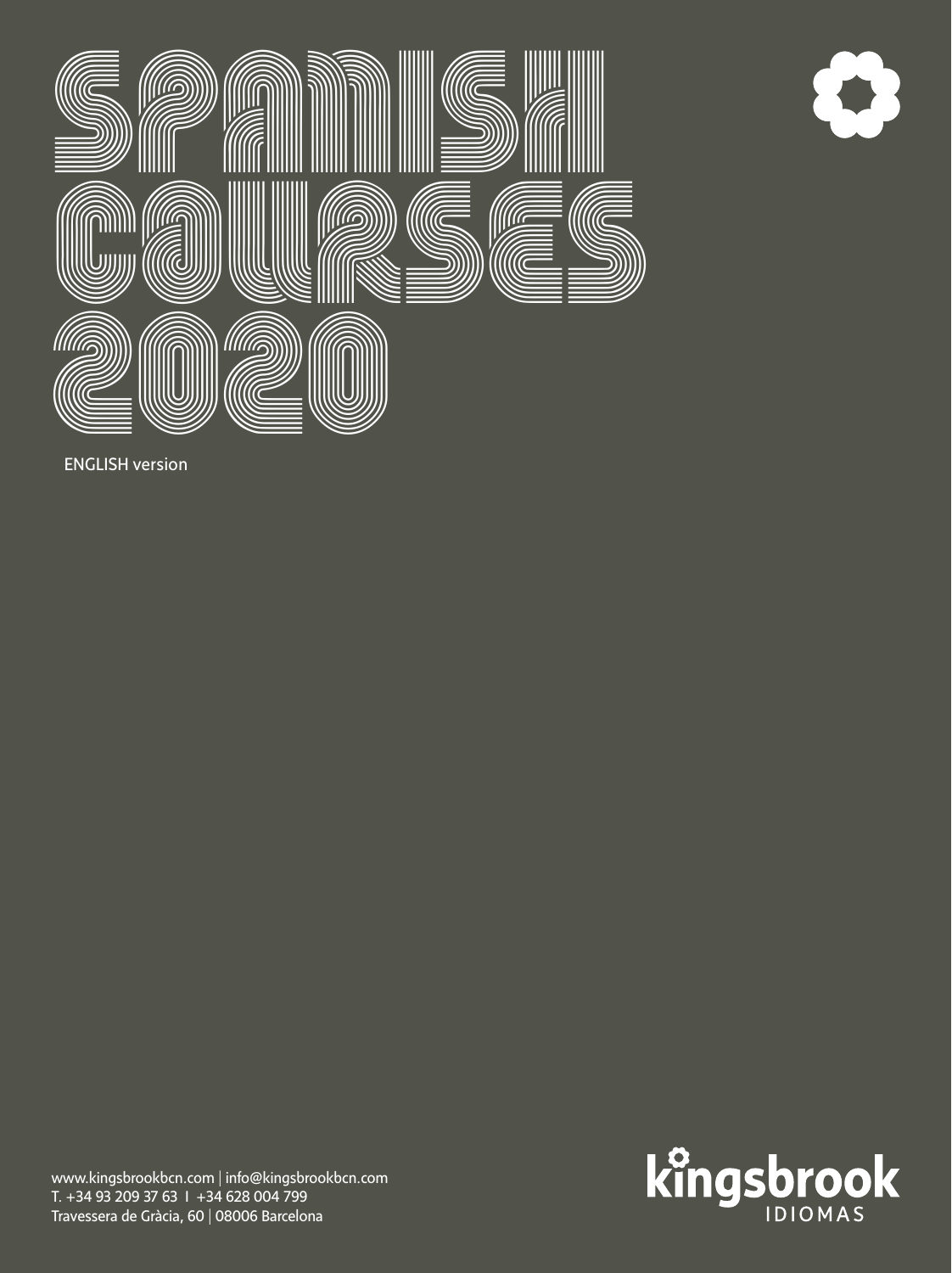## MORNING COURSES

## SEMI INTENSIVE

#### 7.5 HR I WK

**Available:** All year **Level: All levels available Group Schedule (7.5hr):**  Mon to Fri 10h I 11.30h **1:1 Schedule (N I A)**

| <b>WK</b> |         | <b>FEES I WK</b> |
|-----------|---------|------------------|
|           | $1-6$   | $70 \in$         |
|           |         | $60 \in$         |
|           |         | $50 \in$         |
|           | $25-36$ | $40 \in$         |

## **INTENSIVE**

### 20 HR I WK

**Available**: All year **Level**: All levels available **Group Schedule (20hr)**: Mon to Fri 10h I 13h + 13.30h I 14.30h **1:1 Schedule (N I A)**

| <b>WK</b> | <b>FEES I WK</b> |  |
|-----------|------------------|--|
|           |                  |  |
|           | 7-14  130 €      |  |
|           |                  |  |
|           |                  |  |
|           |                  |  |

## BUSINESS SPANISH

#### 20 + 5 HR I WK

**Available**: All year **Level**: All levels available **Group Schedule (20hr)**: Mon to Fri 10hI 13h + 13.30h I 14.30h **1:1 Schedule (5hr)**: Mon to Fri 09h I 10h

| <b>WK</b> | <b>FEES I WK</b> |
|-----------|------------------|
|           | 1-6  260 €       |
|           |                  |

#### **STANDARD** 15 HR I WK

**Available**: All year **Level**: All levels available **Group Schedule (15hr)**: Mon to Fri 10h I 13h **1:1 Schedule (N I A)**

| <b>WK</b> | <b>FEES I WK</b> |          |
|-----------|------------------|----------|
|           | 1-6  120 €       |          |
|           | 7-14  110 €      |          |
|           |                  |          |
|           | $25-36$          | 90€      |
|           | 37-48            | $80 \in$ |

## INTENSIVE DELE

#### 20 HR I WK

**Available**: All year **Level**: All levels available **Group Schedule (20hr)**: Mon to Fri 10h I 13h + 13.30h I 14.30h **1:1 Schedule (N I A)**

| <b>WK</b> | <b>FEES I WK</b> |                      |
|-----------|------------------|----------------------|
|           | 1-6  140 $\in$   |                      |
|           |                  |                      |
|           |                  |                      |
|           |                  | $\overline{110} \in$ |
|           |                  |                      |

## TEACHER´S TRAINING 20 or 30 HR I WK

**Available**: All year **Level**: Minimum B2 **Schedule**: To Confirm Fees: Please ask quotation

## STANDARD PLUS

### 15 + 5 HR I WK

**Available**: All year **Level**: All levels available **Group Schedule (15hr)**: Mon to Fri 10h I 13h **1:1 Schedule (5hr)**: Mon to Fri 09h I 10h or 13.30h I 14.30h

| <b>WK</b> | <b>FEES I WK</b> |
|-----------|------------------|
|           |                  |
|           |                  |
|           |                  |
|           |                  |

#### INTENSIVE PLUS

#### 20 + 5 HR I WK

**Available**: All year **Level**: All levels available **Group Schedule (20hr)**: Mon to Fri 10h I 13h + 13.30h I 14.30h **1:1 Schedule (5hr)**: Mon to Fri 09h I 10h

| <b>WK</b> |              | <b>FEES I WK</b> |
|-----------|--------------|------------------|
|           |              |                  |
|           | 7-14  240 €  |                  |
|           |              |                  |
|           | 25-36  190 € |                  |

#### BILDUNGSURLAUB 30 HR I WK

**Available**: All year **Level**: All levels available **Group Schedule (20hr)**: Mon to Fri 10h I 13h + 13.30h I 14.30h 1:1 **Schedule (10hr)**: Mon to Fri 9h I 10h + 14.30h I 15.30h

| <b>WK</b> |              | ----    |
|-----------|--------------|---------|
|           | <del>.</del> | ։ 290 € |
|           | …………… 530 €  |         |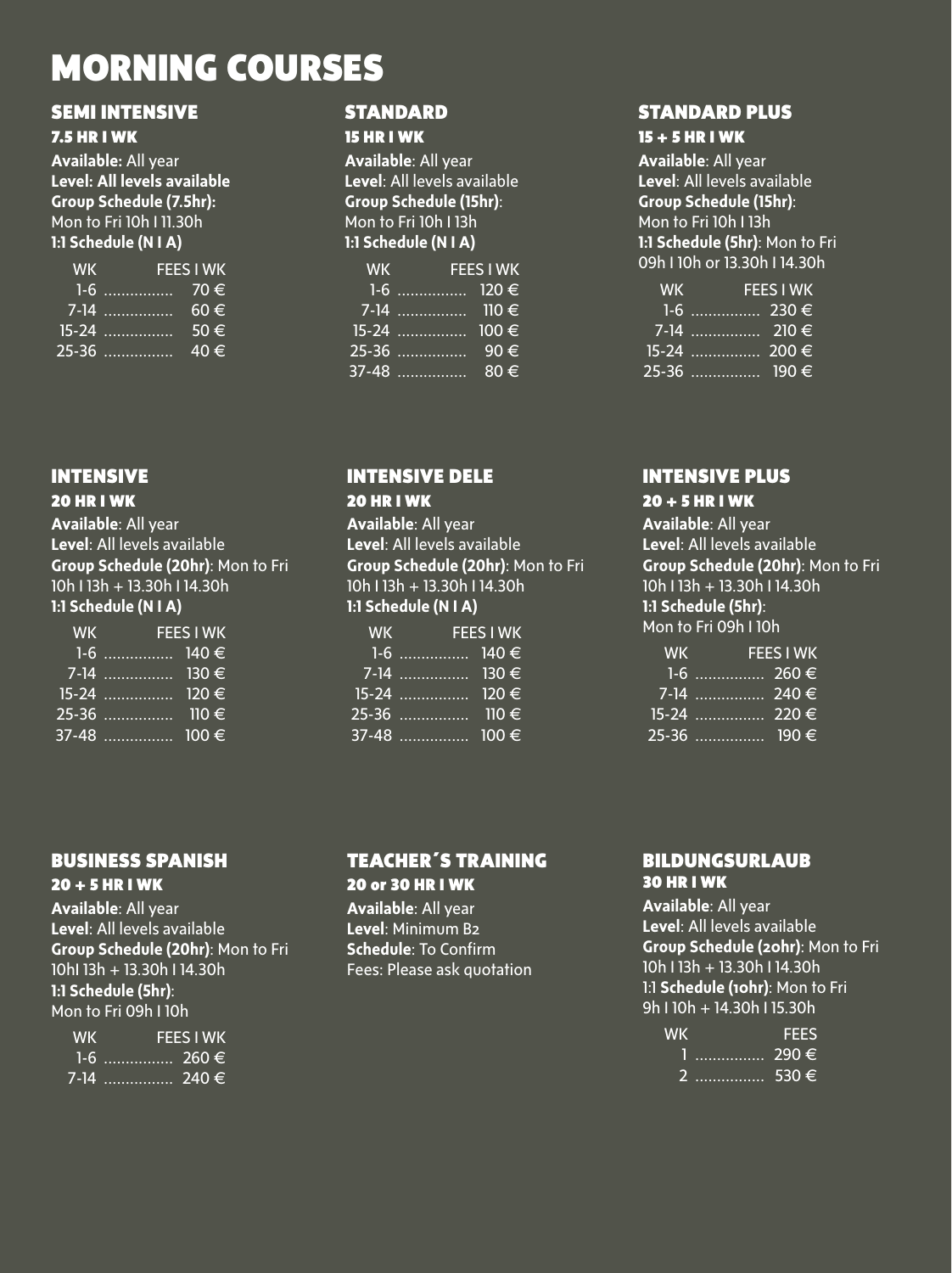## AFTERNOON COURSES

## **CONVERSATION**

## 5 HR I WK

**Available**: All Year **Level**: All levels available **Group Schedule (5hr)**: Mon to Fri 13.30h I 14.30h **1:1 Schedule (N I A)**

| <b>WK</b> | <b>FEES I WK</b> |             |
|-----------|------------------|-------------|
|           | 1-6              | $40 \in$    |
|           |                  | 35€         |
|           |                  | $30 \notin$ |
|           | 25-36            | $25 \in$    |

#### DELE PREPARATION 5 HR I WK

**Available**: All year **Level**: All levels available **Group Schedule (5hr)**: Mon to Fri 13.30h I 14.30h **1:1 Schedule (N I A)**

| <b>WK</b> | <b>FEES I WK</b>                   |          |
|-----------|------------------------------------|----------|
|           | $1-6$ . The second state of $\sim$ | 40€      |
|           | 7-14                               | $35 \in$ |
|           | $15-24$                            | 30€      |
|           |                                    | $75 \in$ |

# EVENING COURSES

#### EVENING 1.5 HR I WK

**Available**: All year except July & August **Level**: All levels available **Group Schedule (1.5hr)**: Tue or Thu 19.15h I 20.45h **1:1 Schedule (N I A)**

| <b>WK</b> | <b>FFFS I WK</b>         |          |
|-----------|--------------------------|----------|
|           | $1-14$                   | $15 \in$ |
|           | <u>15-36</u> <del></del> | $10 \in$ |

#### EVENING SEMI 3 HR I WK

**Available**: All year except July & August **Level**: All levels available **Group Schedule (3hr)**: Tue + Thu 19.15h I 20.45h **1:1 Schedule (N I A)**

| <b>WK</b> |                          | <b>FEES I WK</b> |
|-----------|--------------------------|------------------|
|           | $1 - 14$                 | $75 \in$         |
|           | <u>15-36</u> <del></del> | .20 €            |











Registration & Material: 30 € (1 I 6 weeks) 60 € (7 I 14 weeks) 90 € (15 I 24 weeks) 120 € (25 I 36 weeks) 150 € (37 I 48 weeks)

Accommodation Placement: 30 € (1 I 6 weeks) 60 € (7 I 14 weeks) 90 € (15 I 24 weeks) 120 € (25 I 36 weeks) 150 € (37 I 48 weeks)

Airport Transfer: 80 € I One Way

# PRIVATE PACKS

We offer 1:1 hourly packages with flexible schedules and personalised teaching. The packages start at 5 hours of personal teaching but once finished you can take another package if you want to continue with your classes. You can also make a private group with friends or family.

| <b>HR</b> | <b>FFFS</b> |
|-----------|-------------|
|           |             |
|           | $255 \in$   |
|           | 500€        |
|           |             |
|           | 960 €       |
|           |             |
|           |             |
|           |             |